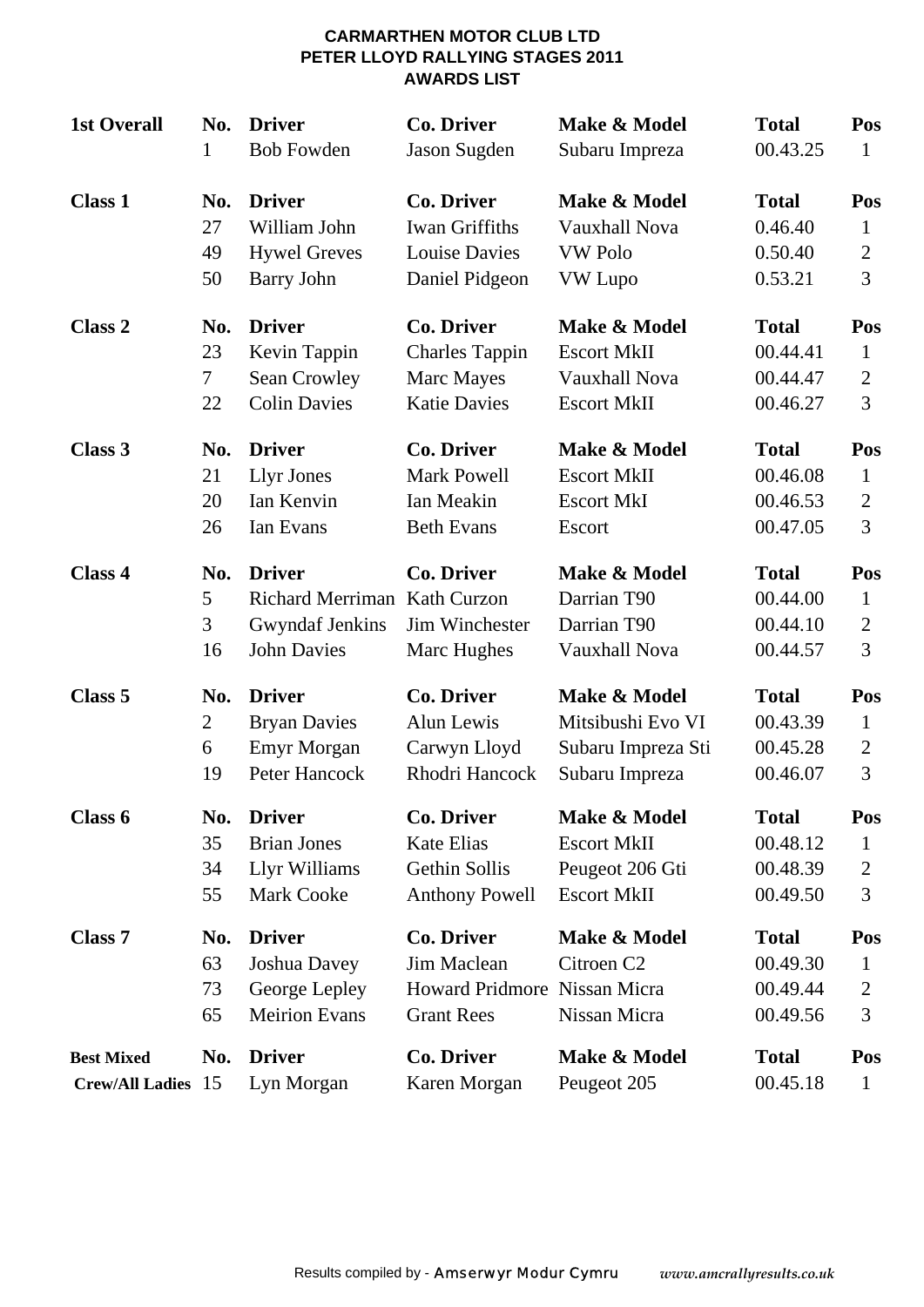## **CARMARTHEN MOTOR CLUB LTD PETER LLOYD RALLYING STAGES 2011 FINAL RESULTS**

|                      |                                 |                                |                                    |                          |                      |                | <b>Position Position</b> |
|----------------------|---------------------------------|--------------------------------|------------------------------------|--------------------------|----------------------|----------------|--------------------------|
| <b>Car No Driver</b> |                                 | Co. Driver                     | Make & Model                       | <b>Class</b>             | <b>Total</b>         |                | <b>Overall</b> In Class  |
| 1                    | <b>Bob Fowden</b>               | Jason Sugden                   | Subaru Impreza                     | 5                        | 00.43.25             | 1              |                          |
| $\overline{c}$       | <b>Bryan Davies</b>             | Alun Lewis                     | Mitsibushi Evo VI                  | 5                        | 00.43.39             | $\overline{2}$ | 1                        |
| 5                    | Richard Merriman                | Kath Curzon                    | Darrian T90                        | $\overline{4}$           | 00.44.00             | 3              | $\mathbf{1}$             |
| 3                    | Gwyndaf Jenkins                 | Jim Winchester                 | Darrian T90                        | $\overline{4}$           | 00.44.10             | $\overline{4}$ | $\overline{c}$           |
| 23                   | Kevin Tappin                    | <b>Charles Tappin</b>          | <b>Escort MkII</b>                 | $\overline{2}$           | 00.44.41             | 5              | $\mathbf{1}$             |
| $\tau$               | Sean Crowley                    | Marc Mayes                     | Vauxhall Nova                      | $\overline{2}$           | 00.44.47             | 6              | $\overline{2}$           |
| 16                   | <b>John Davies</b>              | Marc Hughes                    | Vauxhall Nova                      | $\overline{4}$           | 00.44.57             | 7              | 3                        |
| 14                   | Wayne Palmer                    | <b>Matthew Farr</b>            | Darrian T90                        | $\overline{4}$           | 00.45.10             | 8              | 4                        |
| 15                   | Lyn Morgan                      | Karen Morgan                   | Peugeot 205                        | $\overline{4}$           | 00.45.18             | 9              | 5                        |
| 6                    | Emyr Morgan                     | Carwyn Lloyd                   | Subaru Impreza Sti                 | 5                        | 00.45.28             | 10             | $\overline{c}$           |
| $8\,$                | Peter Barrett                   | <b>Trystan Lloyd</b>           | <b>Escort RS</b>                   | $\overline{4}$           | 00.45.29             | 11             | 6                        |
| 19                   | Peter Hancock                   | Rhodri Hancock                 | Subaru Impreza                     | 5                        | 00.46.07             | 12             | 3                        |
| 21                   | Llyr Jones                      | Mark Powell                    | <b>Escort MkII</b>                 | 3                        | 00.46.08             | 13             | $\mathbf{1}$             |
| 22                   | <b>Colin Davies</b>             | <b>Katie Davies</b>            | <b>Escort MkII</b>                 | $\overline{2}$           | 00.46.27             | 14             | 3                        |
| 18                   | Damian Gill                     | <b>Jack Davies</b>             | Escort                             | $\overline{4}$           | 00.46.32             | 15             | $\overline{7}$           |
| 27                   | William John                    | <b>Iwan Griffiths</b>          | Vauxhall Nova                      | 1                        | 00.46.40             | 16             | $\mathbf{1}$             |
| 38                   | <b>Steve Davis</b>              | Tomos Whittle                  | <b>Escort MkII</b>                 | $\overline{4}$           | 00.46.43             | 17             | 8                        |
| 31                   | Colin Price                     | Phil Cook                      | Darrian T9                         | 5                        | 00.46.46             | 18             | $\overline{4}$           |
| 20                   | Ian Kenvin                      | Ian Meakin                     | <b>Escort MkI</b>                  | 3                        | 00.46.53             | 19             | 2                        |
| 26                   | Ian Evans                       | <b>Beth Evans</b>              | Escort                             | 3                        | 00.47.05             | 20             | 3                        |
| 39                   | <b>Rhidian Daniels</b>          | Lee Taylor                     | Vauxhall Nova                      | $\overline{2}$           | 00.47.08             | 21             | 4                        |
| 29                   | <b>Kevin Davies</b>             | Jamie Vaughan                  | Peugeot 205 RWD                    | 4                        | 00.47.27             | 22             | 9                        |
| 42                   | <b>Griff Powell</b>             | Ceri Jones                     | <b>VW</b> Golf                     | $\overline{4}$           | 00.47.51             | 23             | 10                       |
| 35                   | <b>Brian Jones</b>              | <b>Kate Elias</b>              | <b>Escort MkII</b>                 | 6                        | 00.48.12             | 24             | 1                        |
| 47                   | <b>Mark Hatton</b>              | Allan Hatton                   | <b>Renault Clio</b>                | $\overline{4}$           | 00.48.14             | 25             | 11                       |
| 54                   | Huw Jones                       | Darren Williams                | Peugeot 206                        | $\sqrt{2}$               | 00.48.19             | 26             | 5                        |
| 40                   | Lee Halfpenny                   | Tom Bemand                     | <b>Escort MkII</b>                 | $\overline{4}$           | 00.48.29             | 27             | 12                       |
| 34                   | Llyr Williams                   | Gethin Sollis                  | Peugeot 206 Gti                    | 6                        | 00.48.39             | 28             | $\overline{2}$           |
| 30                   | <b>Graham Watkins</b>           | David Percival                 | <b>Escort MkII</b>                 | 3                        | 00.49.03             | 29             | $\overline{4}$           |
| 63                   | Joshua Davey                    | Jim Maclean                    | Citroen <sub>C2</sub>              | 7                        | 00.49.30             | 30             | 1                        |
| 41                   | <b>Brian Davis</b>              | Mark Williams                  | <b>Escort MkII</b>                 | $\overline{4}$           | 00.49.41             | 31             | 13                       |
| 73                   | George Lepley                   | <b>Howard Pridmore</b>         | Nissan Micra                       | 7                        | 00.49.44             | 32             | $\sqrt{2}$               |
| 55                   | <b>Mark Cooke</b>               | <b>Anthony Powell</b>          | <b>Escort MkII</b>                 | 6                        | 00.49.50             | 33             | 3                        |
| 65                   | <b>Meirion Evans</b>            | <b>Grant Rees</b>              | Nissan Micra                       | $\overline{7}$           | 00.49.56             | 34             | 3                        |
| 61                   | Matthew Thompson Graham Raeburn |                                | Nissan Micra                       | 7                        | 00.50.07             | 35             | 4                        |
| 68                   | <b>Alex Rossitor</b>            | Yan Griffiths                  | Citroen <sub>C2</sub>              | $\boldsymbol{7}$         | 00.50.24             | 36             | 5                        |
| 64                   | Daniel Thompson                 | Mike Scrimgour                 | Toyota Yaris                       | 7                        | 00.50.27             | 37             | 6                        |
| 49                   | <b>Hywel Greves</b>             | Louise Davies                  | <b>VW Polo</b>                     | $\mathbf{1}$             | 00.50.40             | 38             | 2                        |
| 43                   | Max Jones                       | Chris Williams                 | <b>Escort MkII</b><br>Nissan Micra | 6                        | 00.50.40             | 39             | $\overline{4}$           |
| 71<br>69             | Lloyd Morgan<br>Kasia Nicklin   | Vince Mosley<br>Michael Gilbey | Nissan Micra                       | 7<br>7                   | 00.50.46<br>00.51.15 | 40<br>41       | 7<br>$8\,$               |
| 67                   | <b>Arron Newby</b>              | Julian Wilkinson               | Nissan Micra                       | 7                        | 00.51.29             | 42             | 9                        |
| 46                   | Ian Hoffman                     | Emma Louise Todd               | Peugeot 205 Gti                    | $\overline{c}$           | 00.51.39             | 43             | 6                        |
| 62                   | <b>Cameron Davies</b>           | Alistair Dodd                  | <b>Chevrolet Spark</b>             | $\boldsymbol{7}$         | 00.51.41             | 44             | 10                       |
| 70                   | Daniel Jones                    | Paul Jenkins                   | Nissan Micra                       | 7                        | 00.52.09             | 45             | 11                       |
| 24                   | <b>Glyn Cartwright</b>          | Sue Nicholls                   | <b>Escort MkII</b>                 | $\overline{\mathbf{4}}$  | 00.52.26             | 46             | 14                       |
| 37                   | Roger Croft                     | John Dando                     | BMW M3                             | 5                        | 00.52.27             | 47             | 5                        |
| 10                   | Gareth Lloyd                    | Heini Lloyd                    | Escort RS1800                      | $\overline{4}$           | 00.53.17             | 48             | 15                       |
| 50                   | <b>Barry John</b>               | Daniel Pidgeon                 | VW Lupo                            | $\mathbf{1}$             | 00.53.21             | 49             | 3                        |
| 72                   | Niall Moroney                   | Gareth Yelland                 | Nissan Micra                       | 7                        | 00.53.40             | 50             | 12                       |
| 56                   | Seyyan John                     | Claire Williams                | Subaru Impreza Sport               | 6                        | 00.53.44             | 51             | 5                        |
| 36                   | <b>Stephen Hicks</b>            | <b>Graham Hicks</b>            | Vauxhall Astra                     | 6                        | 00.53.54             | 52             | 6                        |
| $25\,$               | Wynne Watkins                   | Sherryn Roberts                | Subaru Impreza                     | 5                        | 00.54.40             | 53             | 6                        |
| 48                   | Roger Harper                    | Paul Goodman                   | Peugeot 205                        | 1                        | 00.54.44             | 54             | $\overline{\mathcal{L}}$ |
| 28                   | Mark Jones                      | <b>Shaun Davies</b>            | <b>Escort MkII</b>                 | $\overline{\mathcal{A}}$ | 00.56.33             | 55             | 16                       |
| 66                   | Ellis Belton                    | Peter Skillen                  | Toyota Aygo                        | $\tau$                   | 00.57.04             | 56             | 13                       |
|                      |                                 |                                |                                    |                          |                      |                |                          |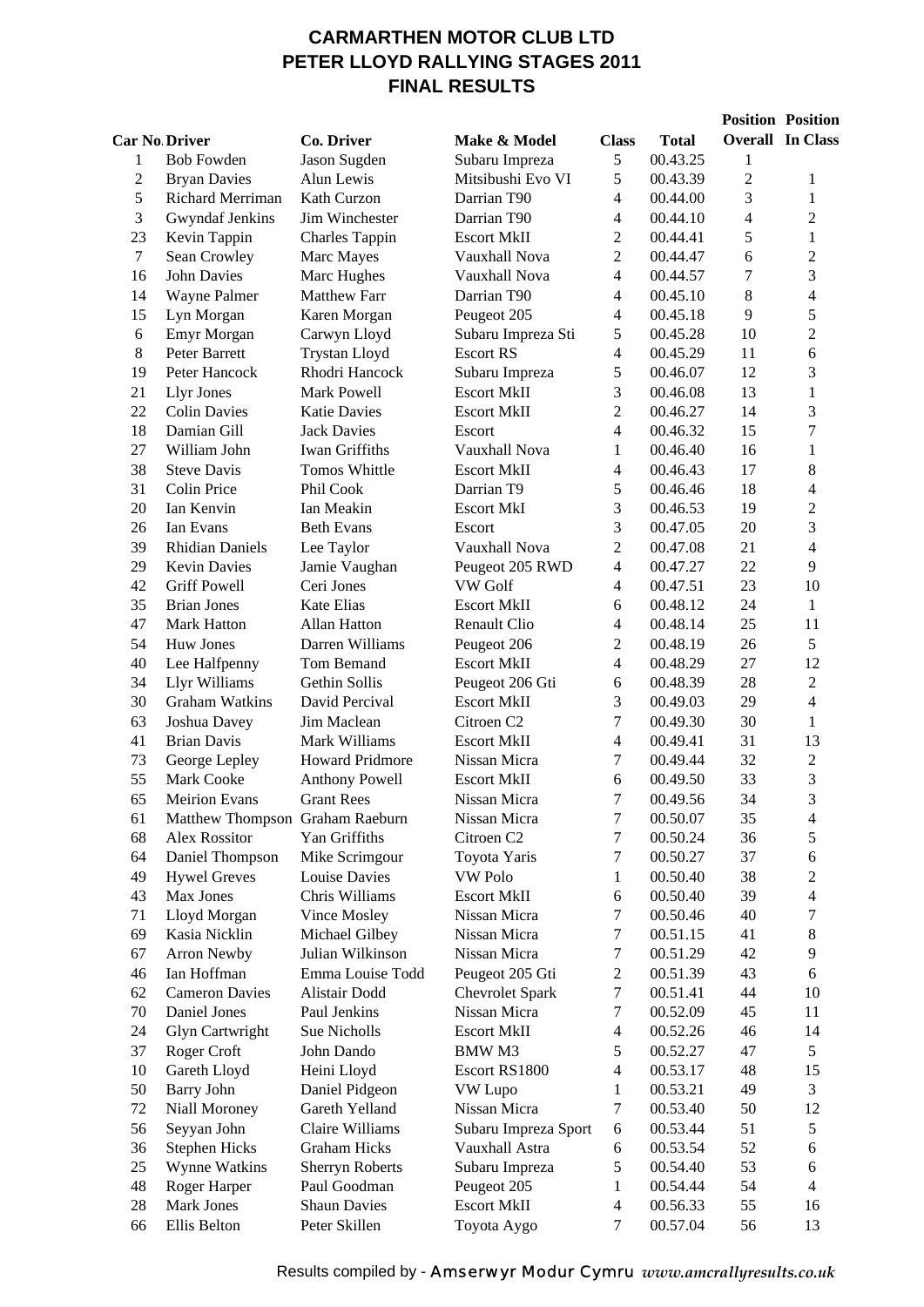# **CARMARTHEN MOTOR CLUB LTD PETER LLOYD RALLYING STAGES 2011 FINAL RESULTS**

|                |                      |                       |                        |              |              |    | <b>Position Position</b> |
|----------------|----------------------|-----------------------|------------------------|--------------|--------------|----|--------------------------|
|                | <b>Car No Driver</b> | Co. Driver            | Make & Model           | <b>Class</b> | <b>Total</b> |    | <b>Overall</b> In Class  |
| 75             | Corey-Lee Marsh      | Mark Lewis            | Nissan Micra           | 7            | 01.02.00     | 57 | 14                       |
| 17             | Darren Mansell       | <b>Adam Evans</b>     | Darrian T <sub>9</sub> | 4            | Non starter  |    |                          |
| $\overline{4}$ | Nigel Jones          | <b>Tracy Giddings</b> | Subaru Sti NII         | 5            | Retired      |    |                          |
| 9              | Eirian Beynon        | Thomas Beynon         | Escort                 | 6            | Retired      |    |                          |
| 11             | Philip Turner        | Simon Anthony         | Subaru Impreza         | 5            | Retired      |    |                          |
| 12             | James Nicholas       | <b>Richard James</b>  | Vauxhall Corsa         | 1            | Retired      |    |                          |
| 32             | Eurig Howells        | Arfon Griffiths       | Talbot Sunbeam         | 2            | Retired      |    |                          |
| 33             | Wyn Owens            | Jenny Davies          | <b>Escort MkII</b>     | 6            | Retired      |    |                          |
| 44             | <b>Steve Hopkins</b> | <b>John Davies</b>    | Vauxhall Nova          | 2            | Retired      |    |                          |
| 45             | Nathan Jones         | Tim Murphy            | Escort MkI             | 5            | Retired      |    |                          |
| 51             | Carwyn Watkins       | <b>Owain Roberts</b>  | Vauxhall Nova          | 1            | Retired      |    |                          |
| 52             | Darren Tancock       | Jonathan Roberts      | Vauxhall Corsa         | 1            | Retired      |    |                          |
| 53             | <b>Edryd Evans</b>   | Carl Williamson       | Honda Civic Type R     | 6            | Retired      |    |                          |
| 57             | <b>Mark Thomas</b>   | Abi Carrington        | <b>Escort MkII</b>     | 6            | Retired      |    |                          |
| 74             | <b>Jon Armstrong</b> | Neil Armstrong        | Nissan Micra           | 7            | Retired      |    |                          |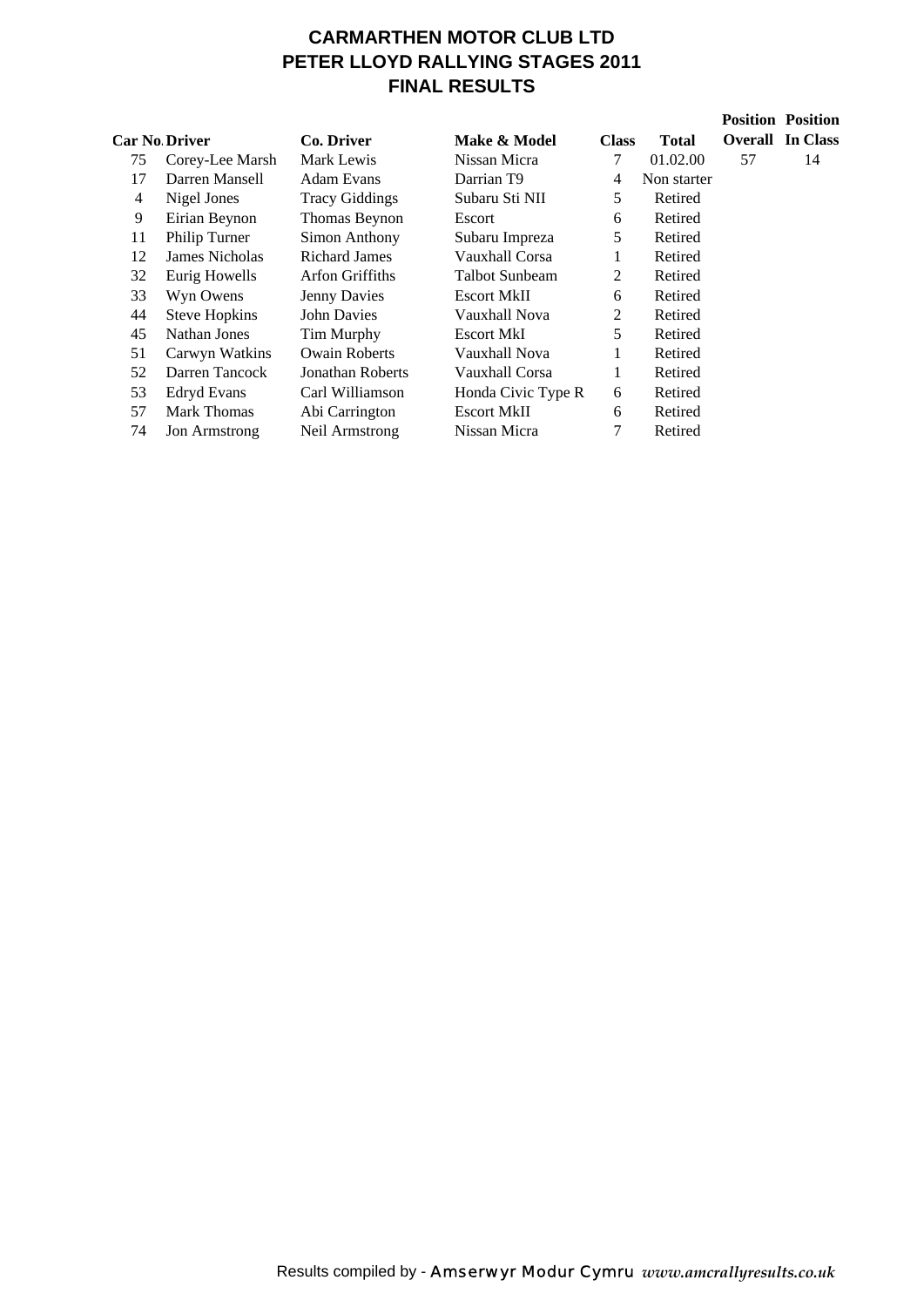## **CARMARTHEN MOTOR CLUB LTD PETER LLOYD RALLYING STAGES 2011 Results in Car No Order**

|                          |                        |                        |                         |                      |       |                 |               |       |              |                | <b>Position Position</b>    |
|--------------------------|------------------------|------------------------|-------------------------|----------------------|-------|-----------------|---------------|-------|--------------|----------------|-----------------------------|
|                          | <b>Car No Driver</b>   | Co. Driver             |                         | <b>Class Stage 1</b> |       | Stage 2 Stage 4 | Stage 5 Other |       | <b>Total</b> |                | <b>Overall In Class</b>     |
| 1                        | <b>Bob Fowden</b>      | Jason Sugden           | 5                       | 08.46                | 13.19 | 10.52           | 10.28         | 00.00 | 00.43.25     | 1              |                             |
| $\overline{c}$           | <b>Bryan Davies</b>    | Alun Lewis             | 5                       | 08.39                | 13.34 | 10.51           | 10.35         | 00.00 | 00.43.39     | $\overline{2}$ | $\mathbf{1}$                |
| 3                        | Gwyndaf Jenkins        | Jim Winchester         | 4                       | 09.01                | 13.42 | 10.46           | 10.41         | 00.00 | 00.44.10     | $\overline{4}$ | $\overline{2}$              |
| $\overline{\mathcal{L}}$ | Nigel Jones            | <b>Tracy Giddings</b>  | 5                       | 09.44                | 00.00 | 00.00           | 00.00         | 00.00 | Retired      |                |                             |
| 5                        | Richard Merriman       | Kath Curzon            | 4                       | 09.00                | 13.45 | 10.45           | 10.30         | 00.00 | 00.44.00     | 3              | 1                           |
| 6                        | Emyr Morgan            | Carwyn Lloyd           | 5                       | 09.13                | 13.49 | 11.23           | 11.03         | 00.00 | 00.45.28     | 10             | $\overline{2}$              |
| 7                        | Sean Crowley           | Marc Mayes             | 2                       | 09.19                | 13.43 | 11.01           | 10.44         | 00.00 | 00.44.47     | 6              | $\overline{2}$              |
| 8                        | Peter Barrett          | <b>Trystan Lloyd</b>   | 4                       | 09.16                | 14.02 | 11.18           | 10.53         | 00.00 | 00.45.29     | 11             | 6                           |
| 9                        | Eirian Beynon          | Thomas Beynon          | 6                       | 09.07                | 14.29 | 00.00           | 00.00         | 00.00 | Retired      |                |                             |
| 10                       | Gareth Lloyd           | Heini Lloyd            | 4                       | 09.12                | 14.08 | 10.57           | 19.00         | 00.00 | 00.53.17     | 48             | 15                          |
| 11                       | Philip Turner          | Simon Anthony          | 5                       | 10.08                | 13.53 | 11.16           | 00.00         | 00.00 | Retired      |                |                             |
| 12                       | James Nicholas         | <b>Richard James</b>   | 1                       | 08.47                | 13.52 | 11.09           | 00.00         | 00.00 | Retired      |                |                             |
| 14                       | Wayne Palmer           | <b>Matthew Farr</b>    | 4                       | 09.25                | 13.46 | 11.03           | 10.56         | 00.00 | 00.45.10     | 8              | 4                           |
| 15                       | Lyn Morgan             | Karen Morgan           | 4                       | 09.11                | 13.53 | 11.16           | 10.58         | 00.00 | 00.45.18     | 9              | 5                           |
| 16                       | <b>John Davies</b>     | Marc Hughes            | 4                       | 08.55                | 13.59 | 11.07           | 10.56         | 00.00 | 00.44.57     | 7              | 3                           |
| 17                       | Darren Mansell         | <b>Adam Evans</b>      | 4                       | 00.00                | 00.00 | 00.00           | 00.00         | 00.00 | Non starter  |                |                             |
| 18                       | Damian Gill            | <b>Jack Davies</b>     | 4                       | 09.32                | 14.19 | 11.20           | 11.21         | 00.00 | 00.46.32     | 15             | 7                           |
| 19                       | Peter Hancock          | Rhodri Hancock         | 5                       | 09.24                | 14.11 | 11.22           | 11.10         | 00.00 | 00.46.07     | 12             | $\mathfrak{Z}$              |
| 20                       | Ian Kenvin             | Ian Meakin             | 3                       | 09.44                | 14.23 | 11.25           | 11.21         | 00.00 | 00.46.53     | 19             | $\overline{2}$              |
| 21                       | <b>Llyr Jones</b>      | Mark Powell            | 3                       | 09.18                | 14.00 | 11.29           | 11.21         | 00.00 | 00.46.08     | 13             | $\mathbf{1}$                |
| 22                       | <b>Colin Davies</b>    | <b>Katie Davies</b>    | $\overline{c}$          | 09.19                | 14.23 | 11.28           | 11.17         | 00.00 | 00.46.27     | 14             | $\mathfrak{Z}$              |
| 23                       | Kevin Tappin           | <b>Charles Tappin</b>  | $\overline{c}$          | 09.18                | 13.50 | 10.56           | 10.37         | 00.00 | 00.44.41     | 5              | $\mathbf{1}$                |
| 24                       | Glyn Cartwright        | Sue Nicholls           | 4                       | 09.52                | 19.02 | 11.56           | 11.36         | 00.00 | 00.52.26     | 46             | 14                          |
| 25                       | Wynne Watkins          | <b>Sherryn Roberts</b> | 5                       | 09.52                | 14.06 | 11.42           | 19.00         | 00.00 | 00.54.40     | 53             | $\epsilon$                  |
| 26                       | Ian Evans              | <b>Beth Evans</b>      | 3                       | 09.33                | 14.37 | 11.38           | 11.17         | 00.00 | 00.47.05     | 20             | $\mathfrak{Z}$              |
| 27                       | William John           | Iwan Griffiths         | 1                       | 09.44                | 14.07 | 11.34           | 11.15         | 00.00 | 00.46.40     | 16             | $\mathbf{1}$                |
| 28                       | Mark Jones             | <b>Shaun Davies</b>    | 4                       | 10.08                | 14.15 | 13.10           | 19.00         | 00.00 | 00.56.33     | 55             | 16                          |
| 29                       | <b>Kevin Davies</b>    | Jamie Vaughan          | 4                       | 09.30                | 14.14 | 12.14           | 11.29         | 00.00 | 00.47.27     | 22             | 9                           |
| 30                       | Graham Watkins         | David Percival         | 3                       | 10.04                | 14.49 | 12.13           | 11.57         | 00.00 | 00.49.03     | 29             | 4                           |
| 31                       | Colin Price            | Phil Cook              | 5                       | 09.35                | 14.00 | 11.40           | 11.31         | 00.00 | 00.46.46     | 18             | 4                           |
| 32                       | Eurig Howells          | Arfon Griffiths        | $\overline{c}$          | 09.50                | 00.00 | 00.00           | 00.00         | 00.00 | Retired      |                |                             |
| 33                       | Wyn Owens              | Jenny Davies           | 6                       | 09.29                | 00.00 | 00.00           | 00.00         | 00.00 | Retired      |                |                             |
| 34                       | Llyr Williams          | Gethin Sollis          | 6                       | 09.43                | 14.29 | 11.52           | 11.35         | 01.00 | 00.48.39     | 28             | $\overline{c}$              |
| 35                       | <b>Brian Jones</b>     | <b>Kate Elias</b>      | 6                       | 09.45                | 14.40 | 11.55           | 11.52         | 00.00 | 00.48.12     | 24             | $\mathbf{1}$                |
| 36                       | <b>Stephen Hicks</b>   | <b>Graham Hicks</b>    | 6                       | 09.34                | 14.28 | 11.59           | 17.53         | 00.00 | 00.53.54     | 52             | 6                           |
| 37                       | Roger Croft            | John Dando             | 5                       | 11.04                | 16.07 | 12.49           | 12.27         | 00.00 | 00.52.27     | 47             | $\sqrt{5}$                  |
| 38                       | <b>Steve Davis</b>     | Tomos Whittle          | 4                       | 09.31                | 14.05 | 11.36           | 11.31         | 00.00 | 00.46.43     | 17             | $\,$ 8 $\,$                 |
| 39                       | <b>Rhidian Daniels</b> | Lee Taylor             | 2                       | 09.35                | 13.49 | 11.20           | 12.24         | 00.00 | 00.47.08     | 21             | $\overline{4}$              |
| 40                       | Lee Halfpenny          | Tom Bemand             | 4                       | 09.57                | 14.38 | 11.45           | 12.09         | 00.00 | 00.48.29     | $27\,$         | 12                          |
| 41                       | <b>Brian Davis</b>     | Mark Williams          | 4                       | 10.09                | 15.05 | 12.13           | 12.14         | 00.00 | 00.49.41     | 31             | 13                          |
| 42                       | <b>Griff Powell</b>    | Ceri Jones             | 4                       | 09.41                | 14.26 | 12.15           | 11.29         | 00.00 | 00.47.51     | 23             | 10                          |
| 43                       | Max Jones              | Chris Williams         | 6                       | 10.25                | 15.25 | 12.28           | 12.22         | 00.00 | 00.50.40     | 39             | $\overline{4}$              |
| 44                       | <b>Steve Hopkins</b>   | <b>John Davies</b>     | $\overline{c}$          | 00.00                | 00.00 | 00.00           | 00.00         | 00.00 | Retired      |                |                             |
| 45                       | Nathan Jones           | Tim Murphy             | 5                       | 00.00                | 00.00 | 00.00           | 00.00         | 00.00 | Retired      |                |                             |
| 46                       | Ian Hoffman            | Emma Louise Todd       | $\overline{\mathbf{c}}$ | 10.37                | 15.45 | 12.47           | 12.30         | 00.00 | 00.51.39     | 43             | 6                           |
| 47                       | Mark Hatton            | Allan Hatton           | 4                       | 09.48                | 14.30 | 12.00           | 11.56         | 00.00 | 00.48.14     | 25             | 11                          |
| 48                       | Roger Harper           | Paul Goodman           | $\mathbf{1}$            | 11.19                | 16.21 | 13.40           | 13.24         | 00.00 | 00.54.44     | 54             | $\overline{\mathcal{A}}$    |
| 49                       | <b>Hywel Greves</b>    | Louise Davies          | $\mathbf{1}$            | 10.05                | 15.13 | 12.49           | 12.33         | 00.00 | 00.50.40     | 38             | $\sqrt{2}$                  |
| 50                       | Barry John             | Daniel Pidgeon         | 1                       | 10.57                | 15.57 | 13.14           | 13.13         | 00.00 | 00.53.21     | 49             | $\mathfrak{Z}$              |
| 51                       | Carwyn Watkins         | <b>Owain Roberts</b>   | 1                       | 10.24                | 00.00 | 00.00           | 00.00         | 00.00 | Retired      |                |                             |
| 52                       | Darren Tancock         | Jonathan Roberts       | $\mathbf{1}$            | 10.41                | 15.31 | 13.11           | 00.00         | 00.00 | Retired      |                |                             |
| 53                       | <b>Edryd Evans</b>     | Carl Williamson        | 6                       | 09.49                | 14.34 | 12.09           | 00.00         | 00.00 | Retired      |                |                             |
| 54                       | Huw Jones              | Darren Williams        | $\overline{\mathbf{c}}$ | 09.52                | 14.22 | 12.08           | 11.57         | 00.00 | 00.48.19     | 26             | 5                           |
| 55                       | Mark Cooke             | <b>Anthony Powell</b>  | 6                       | 10.46                | 14.43 | 12.30           | 11.51         | 00.00 | 00.49.50     | 33             | $\ensuremath{\mathfrak{Z}}$ |
| 56                       | Seyyan John            | Claire Williams        | 6                       | 10.50                | 16.21 | 13.26           | 13.07         | 00.00 | 00.53.44     | 51             | 5                           |
| 57                       | Mark Thomas            | Abi Carrington         | 6                       | 10.10                | 00.00 | 00.00           | 00.00         | 00.00 | Retired      |                |                             |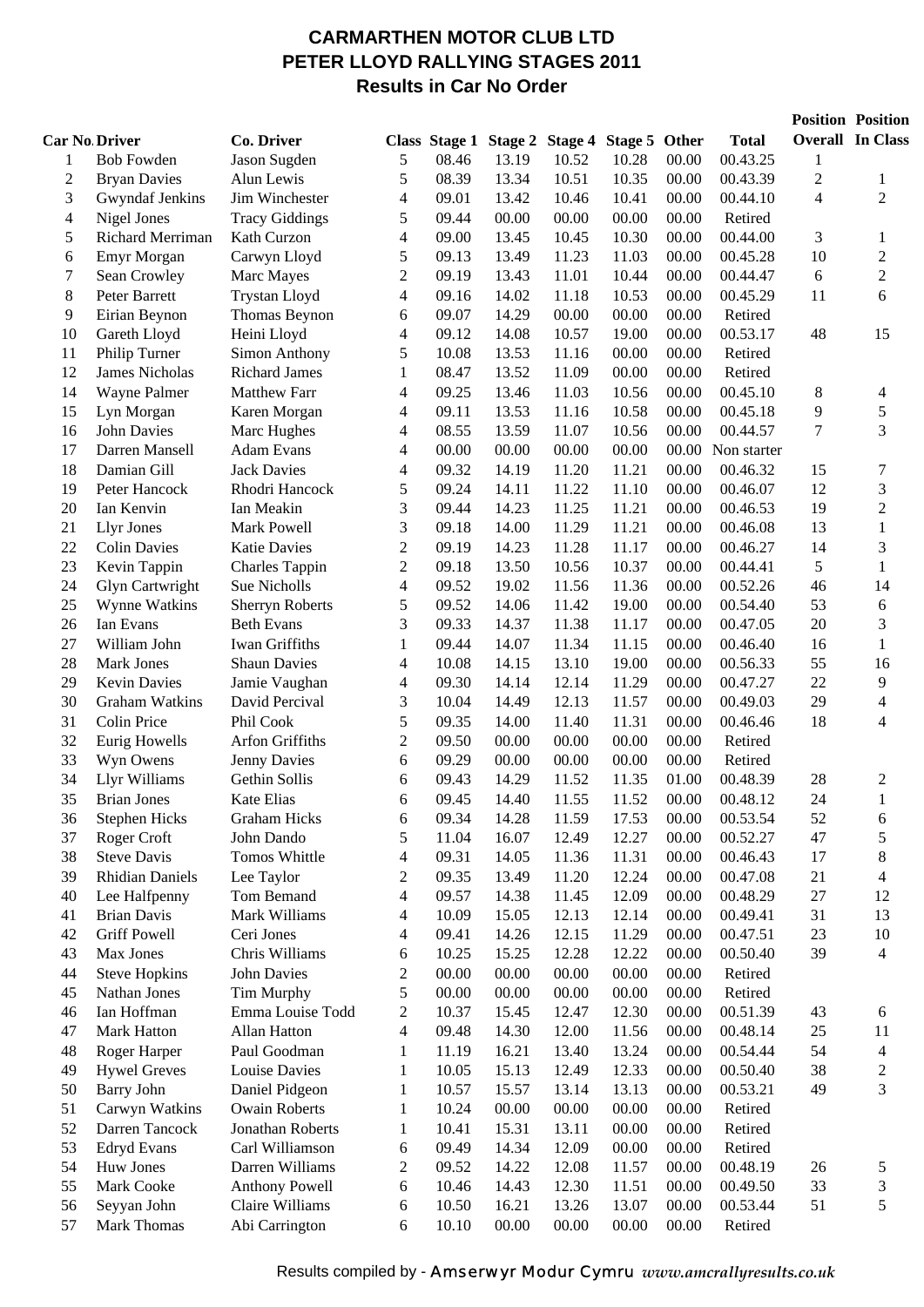# **CARMARTHEN MOTOR CLUB LTD PETER LLOYD RALLYING STAGES 2011 Results in Car No Order**

|    |                                 |                        |   |               |       |                               |       |       |              |    | <b>Position Position</b> |
|----|---------------------------------|------------------------|---|---------------|-------|-------------------------------|-------|-------|--------------|----|--------------------------|
|    | <b>Car No Driver</b>            | Co. Driver             |   | Class Stage 1 |       | Stage 2 Stage 4 Stage 5 Other |       |       | <b>Total</b> |    | <b>Overall</b> In Class  |
| 61 | Matthew Thompson Graham Raeburn |                        |   | 10.31         | 14.56 | 12.26                         | 12.14 | 00.00 | 00.50.07     | 35 | 4                        |
| 62 | <b>Cameron Davies</b>           | Alistair Dodd          |   | 10.34         | 15.38 | 12.50                         | 12.39 | 00.00 | 00.51.41     | 44 | 10                       |
| 63 | Joshua Davey                    | Jim Maclean            |   | 10.05         | 14.42 | 12.39                         | 12.04 | 00.00 | 00.49.30     | 30 |                          |
| 64 | Daniel Thompson                 | Mike Scrimgour         |   | 10.26         | 15.06 | 12.35                         | 12.20 | 00.00 | 00.50.27     | 37 | 6                        |
| 65 | <b>Meirion Evans</b>            | <b>Grant Rees</b>      | 7 | 10.17         | 14.52 | 12.28                         | 12.19 | 00.00 | 00.49.56     | 34 | 3                        |
| 66 | Ellis Belton                    | Peter Skillen          |   | 10.20         | 15.10 | 18.46                         | 12.48 | 00.00 | 00.57.04     | 56 | 13                       |
| 67 | Arron Newby                     | Julian Wilkinson       |   | 10.20         | 16.00 | 12.37                         | 12.32 | 00.00 | 00.51.29     | 42 | 9                        |
| 68 | Alex Rossitor                   | Yan Griffiths          |   | 10.23         | 15.07 | 12.35                         | 12.19 | 00.00 | 00.50.24     | 36 | 5                        |
| 69 | Kasia Nicklin                   | Michael Gilbey         |   | 10.38         | 15.20 | 12.46                         | 12.31 | 00.00 | 00.51.15     | 41 | 8                        |
| 70 | Daniel Jones                    | Paul Jenkins           | 7 | 11.03         | 15.33 | 12.57                         | 12.36 | 00.00 | 00.52.09     | 45 | 11                       |
| 71 | Lloyd Morgan                    | Vince Mosley           |   | 10.23         | 15.04 | 12.46                         | 12.33 | 00.00 | 00.50.46     | 40 | 7                        |
| 72 | Niall Moroney                   | Gareth Yelland         |   | 10.42         | 15.22 | 12.58                         | 14.38 | 00.00 | 00.53.40     | 50 | 12                       |
| 73 | George Lepley                   | <b>Howard Pridmore</b> |   | 10.24         | 14.43 | 12.22                         | 12.15 | 00.00 | 00.49.44     | 32 | 2                        |
| 74 | <b>Jon Armstrong</b>            | Neil Armstrong         |   | 10.22         | 19.00 | 12.21                         | 00.00 | 00.00 | Retired      |    |                          |
| 75 | Corey-Lee Marsh                 | Mark Lewis             |   | 11.36         | 16.53 | 14.31                         | 19.00 | 00.00 | 01.02.00     | 57 | 14                       |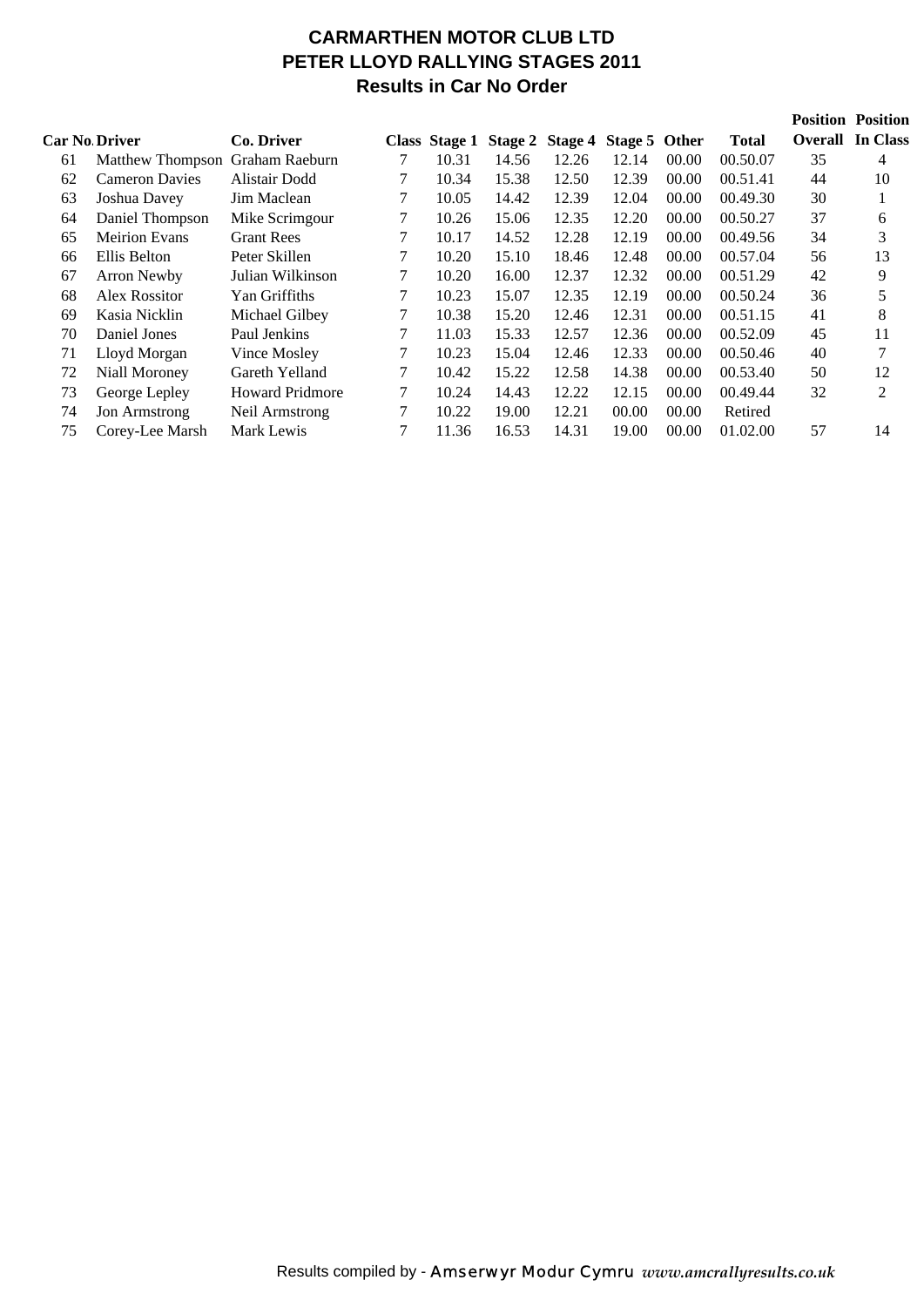## **CARMARTHEN MOTOR CLUB LTD PETER LLOYD RALLYING STAGES 2011 CLASS RESULTS**

|                |                         |                         |                       |                          |              | <b>Position</b>  | <b>Position In</b>       |
|----------------|-------------------------|-------------------------|-----------------------|--------------------------|--------------|------------------|--------------------------|
| Car No. Driver |                         | Co. Driver              | Make & Model          | <b>Class</b>             | <b>Total</b> | <b>Overall</b>   | <b>Class</b>             |
| 27             | William John            | <b>Iwan Griffiths</b>   | Vauxhall Nova         |                          | 00.46.40     | 16               |                          |
| 49             | <b>Hywel Greves</b>     | <b>Louise Davies</b>    | <b>VW Polo</b>        | $\mathbf{1}$             | 00.50.40     | 38               | $\overline{2}$           |
| 50             | <b>Barry John</b>       | Daniel Pidgeon          | <b>VW</b> Lupo        | $\mathbf{1}$             | 00.53.21     | 49               | 3                        |
| 48             | Roger Harper            | Paul Goodman            | Peugeot 205           | $\mathbf{1}$             | 00.54.44     | 54               | $\overline{4}$           |
| 12             | <b>James Nicholas</b>   | <b>Richard James</b>    | Vauxhall Corsa        | 1                        | Retired      |                  |                          |
| 51             | Carwyn Watkins          | <b>Owain Roberts</b>    | Vauxhall Nova         | 1                        | Retired      |                  |                          |
| 52             | Darren Tancock          | <b>Jonathan Roberts</b> | Vauxhall Corsa        | 1                        | Retired      |                  |                          |
|                |                         |                         |                       |                          |              |                  |                          |
|                |                         |                         |                       |                          |              | <b>Position</b>  | <b>Position In</b>       |
| Car No. Driver |                         | Co. Driver              | Make & Model          | <b>Class</b>             | <b>Total</b> | <b>Overall</b>   | <b>Class</b>             |
| 23             | Kevin Tappin            | <b>Charles Tappin</b>   | <b>Escort MkII</b>    | $\overline{2}$           | 00.44.41     | 5                |                          |
| $\overline{7}$ | Sean Crowley            | Marc Mayes              | Vauxhall Nova         | $\overline{c}$           | 00.44.47     | 6                | $\sqrt{2}$               |
| 22             | <b>Colin Davies</b>     | <b>Katie Davies</b>     | <b>Escort MkII</b>    | $\overline{2}$           | 00.46.27     | 14               | $\overline{3}$           |
| 39             | <b>Rhidian Daniels</b>  | Lee Taylor              | Vauxhall Nova         | $\overline{c}$           | 00.47.08     | 21               | $\overline{4}$           |
| 54             | <b>Huw Jones</b>        | Darren Williams         | Peugeot 206           | $\overline{2}$           | 00.48.19     | 26               | 5                        |
| 46             | Ian Hoffman             | Emma Louise Todd        | Peugeot 205 Gti       | $\overline{2}$           | 00.51.39     | 43               | 6                        |
| 32             | <b>Eurig Howells</b>    | <b>Arfon Griffiths</b>  | <b>Talbot Sunbeam</b> | $\overline{2}$           | Retired      |                  |                          |
| 44             | <b>Steve Hopkins</b>    | <b>John Davies</b>      | Vauxhall Nova         | $\overline{2}$           | Retired      |                  |                          |
|                |                         |                         |                       |                          |              | <b>Position</b>  | <b>Position In</b>       |
| Car No. Driver |                         | Co. Driver              | Make & Model          | <b>Class</b>             | <b>Total</b> | <b>Overall</b>   | <b>Class</b>             |
| 21             | <b>Llyr Jones</b>       | <b>Mark Powell</b>      | <b>Escort MkII</b>    | 3                        | 00.46.08     | 13               | $\mathbf{1}$             |
| 20             | Ian Kenvin              | Ian Meakin              | <b>Escort MkI</b>     | 3                        | 00.46.53     | 19               | $\sqrt{2}$               |
| 26             | Ian Evans               | <b>Beth Evans</b>       | Escort                | 3                        | 00.47.05     | 20               | $\overline{3}$           |
| 30             | <b>Graham Watkins</b>   | David Percival          | <b>Escort MkII</b>    | 3                        | 00.49.03     | 29               | $\overline{\mathcal{L}}$ |
|                |                         |                         |                       |                          |              |                  |                          |
|                |                         |                         |                       |                          |              | <b>Position</b>  | <b>Position In</b>       |
| Car No. Driver |                         | Co. Driver              | Make & Model          | <b>Class</b>             | <b>Total</b> | <b>Overall</b>   | <b>Class</b>             |
| 5              | <b>Richard Merriman</b> | Kath Curzon             | Darrian T90           | $\overline{4}$           | 00.44.00     | $\mathfrak{Z}$   |                          |
| $\overline{3}$ | <b>Gwyndaf Jenkins</b>  | Jim Winchester          | Darrian T90           | $\overline{4}$           | 00.44.10     | $\overline{4}$   | $\overline{2}$           |
| 16             | <b>John Davies</b>      | Marc Hughes             | Vauxhall Nova         | $\overline{4}$           | 00.44.57     | $\boldsymbol{7}$ | 3                        |
| 14             | Wayne Palmer            | Matthew Farr            | Darrian T90           | $\overline{4}$           | 00.45.10     | $\,8\,$          | $\overline{4}$           |
| 15             | Lyn Morgan              | Karen Morgan            | Peugeot 205           | $\overline{4}$           | 00.45.18     | 9                | 5                        |
| $8\,$          | Peter Barrett           | Trystan Lloyd           | Escort RS             | $\overline{\mathcal{L}}$ | 00.45.29     | $11\,$           | $\sqrt{6}$               |
| 18             | Damian Gill             | <b>Jack Davies</b>      | Escort                | $\overline{4}$           | 00.46.32     | 15               | $\overline{7}$           |
| 38             | <b>Steve Davis</b>      | Tomos Whittle           | <b>Escort MkII</b>    | $\overline{4}$           | 00.46.43     | 17               | 8                        |
| 29             | <b>Kevin Davies</b>     | Jamie Vaughan           | Peugeot 205 RWD       | 4                        | 00.47.27     | 22               | 9                        |
| 42             | <b>Griff Powell</b>     | Ceri Jones              | VW Golf               | 4                        | 00.47.51     | 23               | 10                       |
| 47             | <b>Mark Hatton</b>      | Allan Hatton            | Renault Clio          | $\overline{4}$           | 00.48.14     | 25               | 11                       |
| 40             | Lee Halfpenny           | Tom Bemand              | <b>Escort MkII</b>    | 4                        | 00.48.29     | 27               | 12                       |
| 41             | <b>Brian Davis</b>      | Mark Williams           | <b>Escort MkII</b>    | 4                        | 00.49.41     | 31               | 13                       |
| 24             | <b>Glyn Cartwright</b>  | Sue Nicholls            | <b>Escort MkII</b>    | 4                        | 00.52.26     | 46               | 14                       |
| 10             | Gareth Lloyd            | Heini Lloyd             | Escort RS1800         | $\overline{4}$           | 00.53.17     | 48               | 15                       |
| 28             | Mark Jones              | <b>Shaun Davies</b>     | <b>Escort MkII</b>    | $\overline{4}$           | 00.56.33     | 55               | 16                       |
| 17             | Darren Mansell          | <b>Adam Evans</b>       | Darrian T9            | $\overline{4}$           | Non starter  |                  |                          |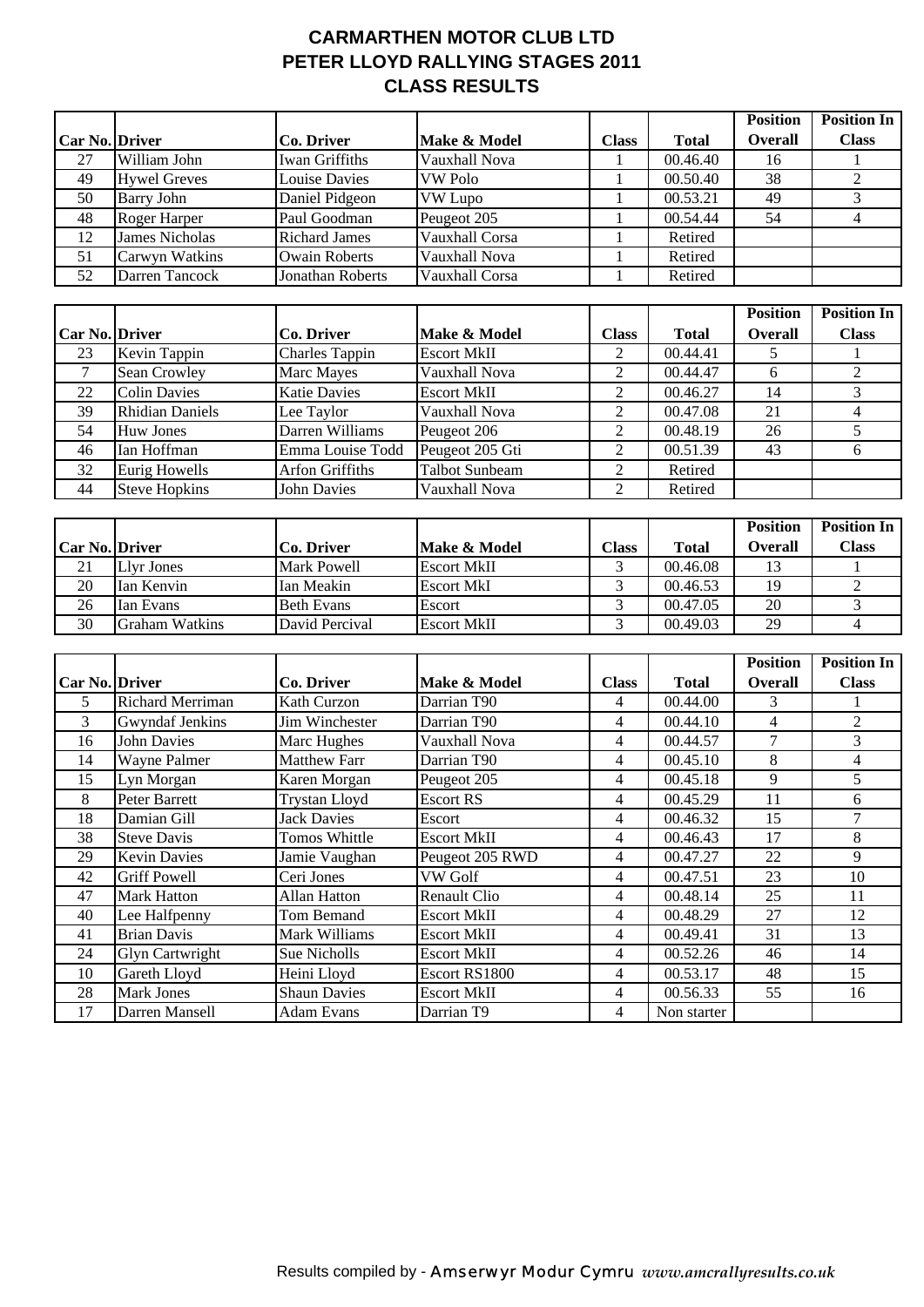## **CARMARTHEN MOTOR CLUB LTD PETER LLOYD RALLYING STAGES 2011 CLASS RESULTS**

|                |                      |                        |                    |              |              | <b>Position</b> | <b>Position In</b> |
|----------------|----------------------|------------------------|--------------------|--------------|--------------|-----------------|--------------------|
| Car No. Driver |                      | Co. Driver             | Make & Model       | <b>Class</b> | <b>Total</b> | <b>Overall</b>  | <b>Class</b>       |
|                | <b>Bob Fowden</b>    | Jason Sugden           | Subaru Impreza     | 5            | 00.43.25     |                 |                    |
| 2              | <b>Bryan Davies</b>  | Alun Lewis             | Mitsibushi Evo VI  | 5            | 00.43.39     | $\mathfrak{D}$  |                    |
| 6              | Emyr Morgan          | Carwyn Lloyd           | Subaru Impreza Sti | 5            | 00.45.28     | 10              |                    |
| 19             | Peter Hancock        | Rhodri Hancock         | Subaru Impreza     | 5            | 00.46.07     | 12              |                    |
| 31             | Colin Price          | Phil Cook              | Darrian T9         | 5.           | 00.46.46     | 18              |                    |
| 37             | Roger Croft          | John Dando             | BMW M3             | 5.           | 00.52.27     | 47              |                    |
| 25             | <b>Wynne Watkins</b> | <b>Sherryn Roberts</b> | Subaru Impreza     | 5            | 00.54.40     | 53              |                    |
| $\overline{4}$ | Nigel Jones          | <b>Tracy Giddings</b>  | Subaru Sti NII     | 5            | Retired      |                 |                    |
| 11             | Philip Turner        | Simon Anthony          | Subaru Impreza     | 5            | Retired      |                 |                    |
| 45             | Nathan Jones         | Tim Murphy             | <b>Escort MkI</b>  | 5            | Retired      |                 |                    |

|                       |                      |                       |                      |              |              | <b>Position</b> | <b>Position In</b> |
|-----------------------|----------------------|-----------------------|----------------------|--------------|--------------|-----------------|--------------------|
| <b>Car No. Driver</b> |                      | Co. Driver            | Make & Model         | <b>Class</b> | <b>Total</b> | <b>Overall</b>  | <b>Class</b>       |
| 35                    | <b>Brian Jones</b>   | Kate Elias            | <b>Escort MkII</b>   | 6            | 00.48.12     | 24              |                    |
| 34                    | Llyr Williams        | Gethin Sollis         | Peugeot 206 Gti      | 6            | 00.48.39     | 28              |                    |
| 55                    | <b>Mark Cooke</b>    | <b>Anthony Powell</b> | <b>Escort MkII</b>   | 6            | 00.49.50     | 33              |                    |
| 43                    | Max Jones            | Chris Williams        | <b>Escort MkII</b>   | 6            | 00.50.40     | 39              |                    |
| 56                    | Seyyan John          | Claire Williams       | Subaru Impreza Sport | 6            | 00.53.44     | 51              |                    |
| 36                    | <b>Stephen Hicks</b> | <b>Graham Hicks</b>   | Vauxhall Astra       | 6            | 00.53.54     | 52              | n                  |
| 9                     | Eirian Beynon        | Thomas Beynon         | Escort               | 6            | Retired      |                 |                    |
| 33                    | Wyn Owens            | <b>Jenny Davies</b>   | <b>Escort MkII</b>   | 6            | Retired      |                 |                    |
| 53                    | <b>Edryd Evans</b>   | Carl Williamson       | Honda Civic Type R   | 6            | Retired      |                 |                    |
| 57                    | <b>Mark Thomas</b>   | Abi Carrington        | <b>Escort MkII</b>   | 6            | Retired      |                 |                    |

|                       |                         |                        |                        |              |              | <b>Position</b> | <b>Position In</b> |
|-----------------------|-------------------------|------------------------|------------------------|--------------|--------------|-----------------|--------------------|
| <b>Car No. Driver</b> |                         | Co. Driver             | Make & Model           | <b>Class</b> | <b>Total</b> | <b>Overall</b>  | <b>Class</b>       |
| 63                    | Joshua Davey            | Jim Maclean            | Citroen C <sub>2</sub> |              | 00.49.30     | 30              |                    |
| 73                    | George Lepley           | <b>Howard Pridmore</b> | Nissan Micra           |              | 00.49.44     | 32              | 2                  |
| 65                    | Meirion Evans           | <b>Grant Rees</b>      | Nissan Micra           | 7            | 00.49.56     | 34              | 3                  |
| 61                    | <b>Matthew Thompson</b> | Graham Raeburn         | Nissan Micra           | 7            | 00.50.07     | 35              | 4                  |
| 68                    | Alex Rossitor           | Yan Griffiths          | Citroen C <sub>2</sub> | 7            | 00.50.24     | 36              | 5.                 |
| 64                    | Daniel Thompson         | Mike Scrimgour         | Toyota Yaris           | 7            | 00.50.27     | 37              | 6                  |
| 71                    | Lloyd Morgan            | Vince Mosley           | Nissan Micra           | 7            | 00.50.46     | 40              |                    |
| 69                    | Kasia Nicklin           | Michael Gilbey         | Nissan Micra           |              | 00.51.15     | 41              | 8                  |
| 67                    | <b>Arron Newby</b>      | Julian Wilkinson       | Nissan Micra           | 7            | 00.51.29     | 42              | 9                  |
| 62                    | <b>Cameron Davies</b>   | Alistair Dodd          | <b>Chevrolet Spark</b> | 7            | 00.51.41     | 44              | 10                 |
| 70                    | Daniel Jones            | Paul Jenkins           | Nissan Micra           | 7            | 00.52.09     | 45              | 11                 |
| 72                    | <b>Niall Moroney</b>    | Gareth Yelland         | Nissan Micra           |              | 00.53.40     | 50              | 12                 |
| 66                    | <b>Ellis Belton</b>     | Peter Skillen          | Toyota Aygo            |              | 00.57.04     | 56              | 13                 |
| 75                    | Corey-Lee Marsh         | Mark Lewis             | Nissan Micra           | 7            | 01.02.00     | 57              | 14                 |
| 74                    | Jon Armstrong           | Neil Armstrong         | Nissan Micra           |              | Retired      |                 |                    |